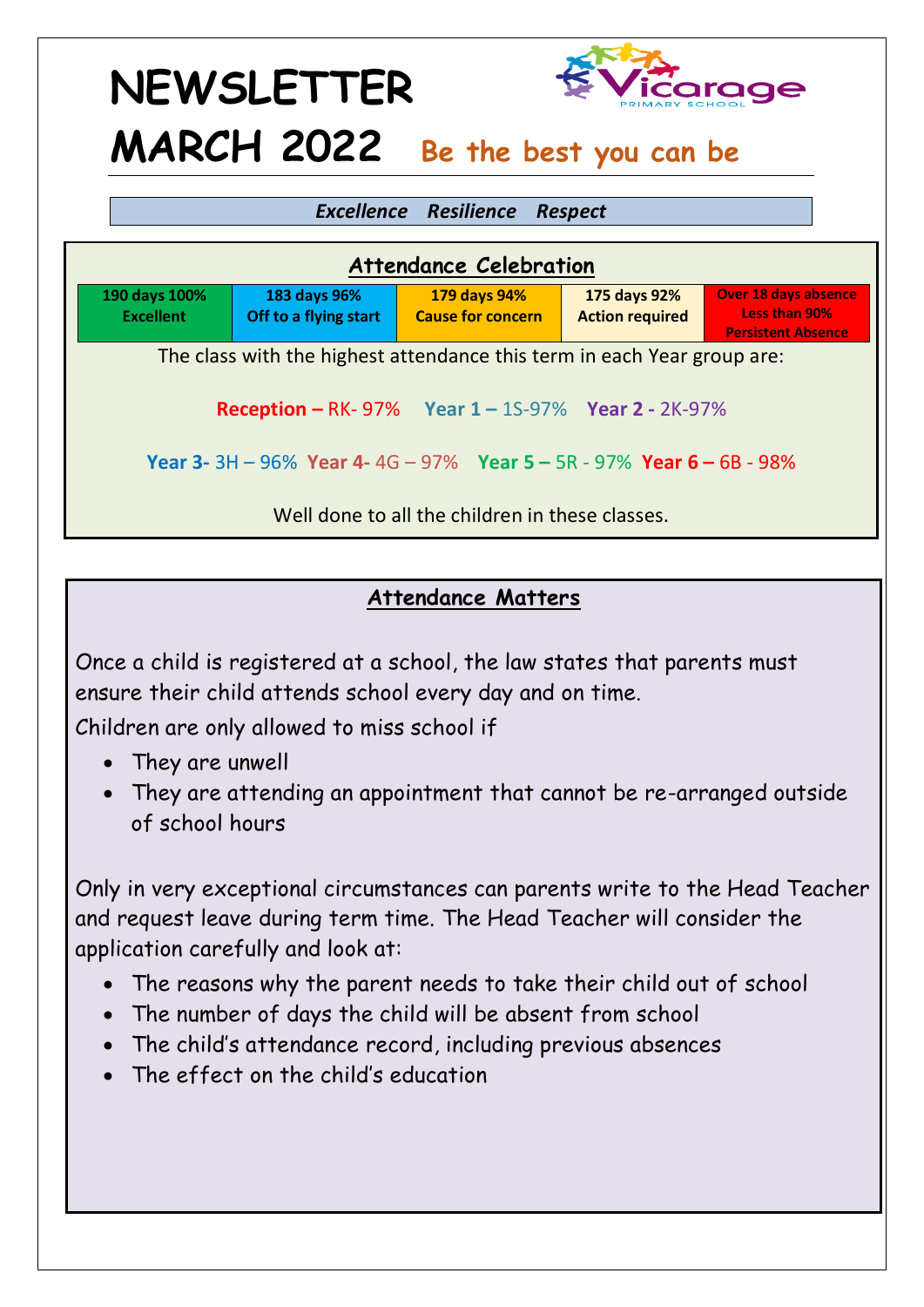Parents must complete a form which can be obtained from the school office, giving the school at least 10 working days to respond. Please note, we request that parents do not book any flights or make travel arrangements before they receive a response from the school.

#### **Penalty Notices and Fines**

If a parent takes their child out of school without permission, they may receive a penalty notice from the Local Authority.

Penalty fine £60 per parent for each child – if paid within 21 days £120 per parent for each child – if not paid within 21 days but paid within 28 days Non-payment of a fine can result in court proceedings

The school has an Attendance Lead, Mrs Dennett, and an Attendance/Admissions officer, Mrs Ali. If you have any queries related to attendance, please do not hesitate to contact them by phone (020 8472 1010), email (attendanc[e@vicarage.newham.sch.uk\)](mailto:attendace@vicarage.newham.sch.uk) or in person in the playground.

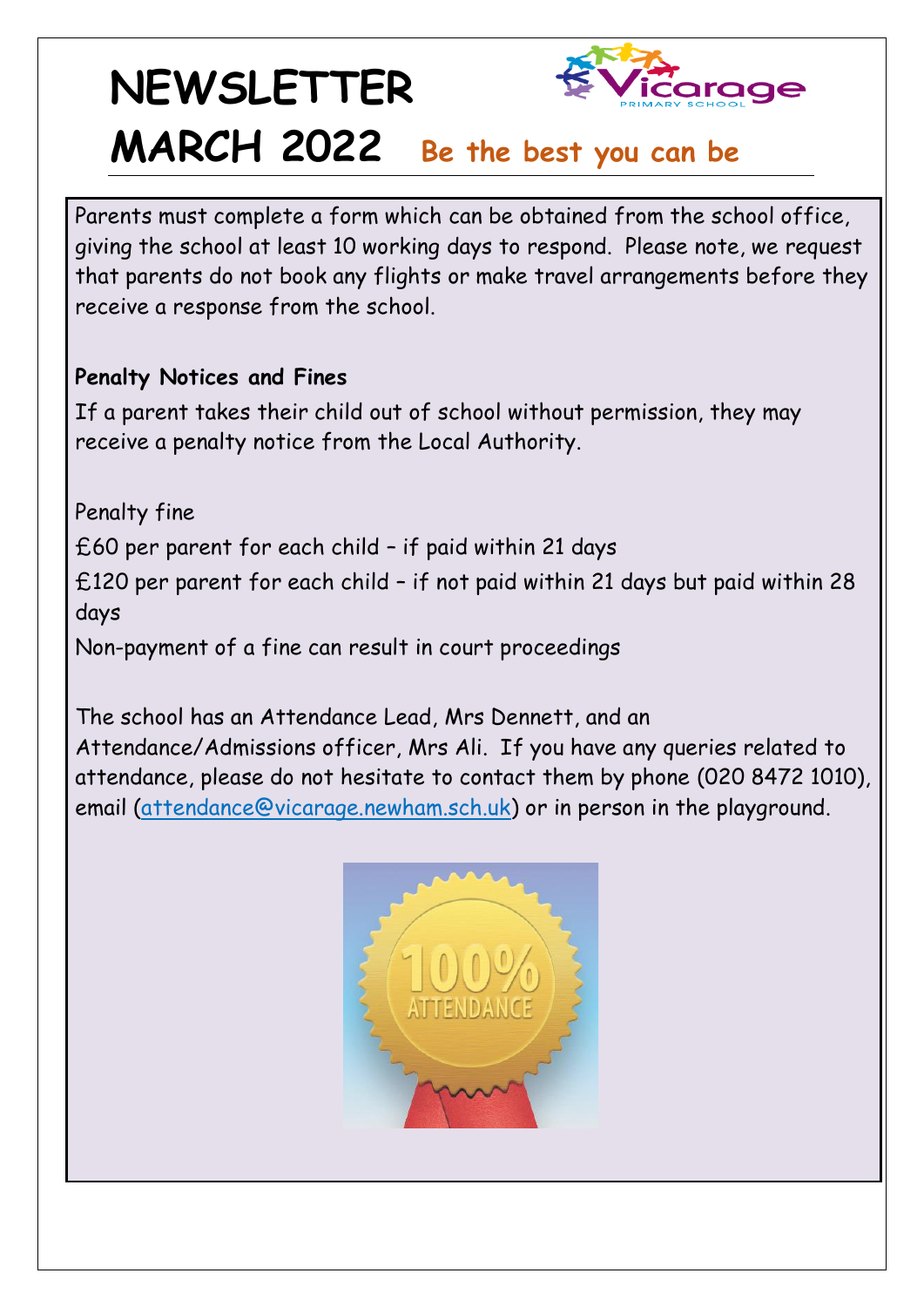**An A-Z of School Attendance – A Guide for Parents/Carers**

- **A. Appointments – Please try to arrange appointments outside of school hours. If in school time please bring your appointment card to the school office.**
- **B. Being Bullied? – Please don't keep your child off school. There are many people at school that are trained and want to help so please speak to someone.**
- **C. Casual Absence – This means that children are being kept off school when they don't need to be. For example: to go shopping for birthday presents or clothes.**
- **D. Discuss – Discuss any problems you have with a member of staff.**
- **E. Encourage – Encourage your child to take part in after school clubs, or come to Breakfast Club. It allows them to experience new activities and make new friends.**
- **F. Friendships – Friendships at school can stay with your child for the rest of their life. Days off school make it harder for your child to fit back into friendship groups.**
- **G. Good Attendance – This is the secret to your child's success. Good attendance is anything above 96%**
- **H. Happy Times – Schools days can be the best time of your child's life. Don't let them miss out.**
- **I. INSET – These are teacher training days. Your child is not at school on these days so please find out when they are. Be aware that different schools have different INSET days so don't assume these will be the same for children at different schools.**
- **J. Jump for Joy! – Celebrate your child's achievements when they are rewarded for good attendance at school.**
- **K. Keep Fit – A healthy lifestyle means a healthy mind. A nutritious breakfast will give your child the energy they need for the rest of the day. Drinking plenty of water helps concentration too!**
- **L. Lateness – Being late disrupts teaching and learning. At Vicarage, we have a soft start from 8.45am. Arriving to school on time will set them up for the day.**
- **M.Missed Minutes – As little as 15 minutes late every day is equal to two weeks of lost learning per academic year.**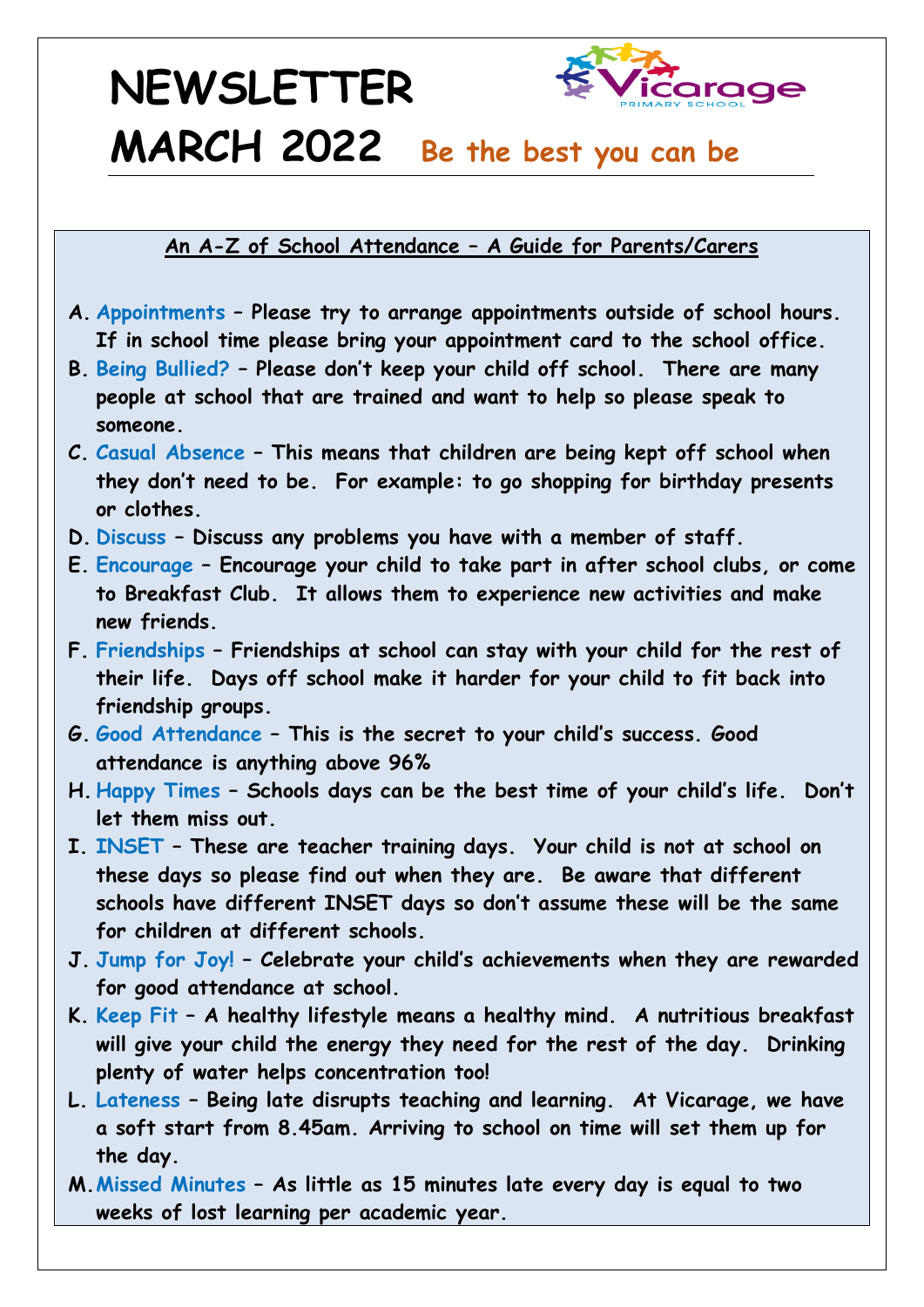# **NEWSLETTER**



### **MARCH 2022 Be the best you can be**

- **N. New Starters – It is important to get children into good patterns of attendance from an early age so these can be carried through into later life.**
- **O.Opportunities – It is not all Maths, English and Science. School is about learning how to be good citizens and treating others with respect and kindness.**
- **P. Praise – Always look for the 'positives' in testing situation rather than the 'negatives'. Have a system at home to reward and praise positive behaviour.**
- **Q.Question – Ask your child about their work and how their day has been.**
- **R. Ring! – Ring the school (if you do not have access to ParentMail) as soon as you know your child is going to be absent or late. If we do not receive this information, we will contact you.**
- **S. SATs – These are very important tests taken in Year 2 and Year 6. Absence leading up to or during this time puts your child at a significant disadvantage.**
- **T. Term Time Holidays – Children are out of school 175 days of the year, so there are plenty of days to take a holiday. Holidays during term time can cause your child to fall behind with their progress and attainment.**
- **U. Unauthorised Absence – This means that the school won't authorise the time your child has been away from school.**
- **V. Volunteer – Help other parents you know if they are struggling to get their child into school on time.**
- **W. Website – Check our website for information on school closure dates and information on what is going on at school at [www.vicarage.newham.sch.uk.](http://www.vicarage.newham.sch.uk/)**
- **X. Xxxx – Show your child love and encouragement.**
- **Y. You – You are legally responsible for ensuring your child attends school. Your child will thank you one day for encouraging them to attend school and do well.**
- **Z. Zzz – Early bedtimes make for early mornings and a better start to the school day.**